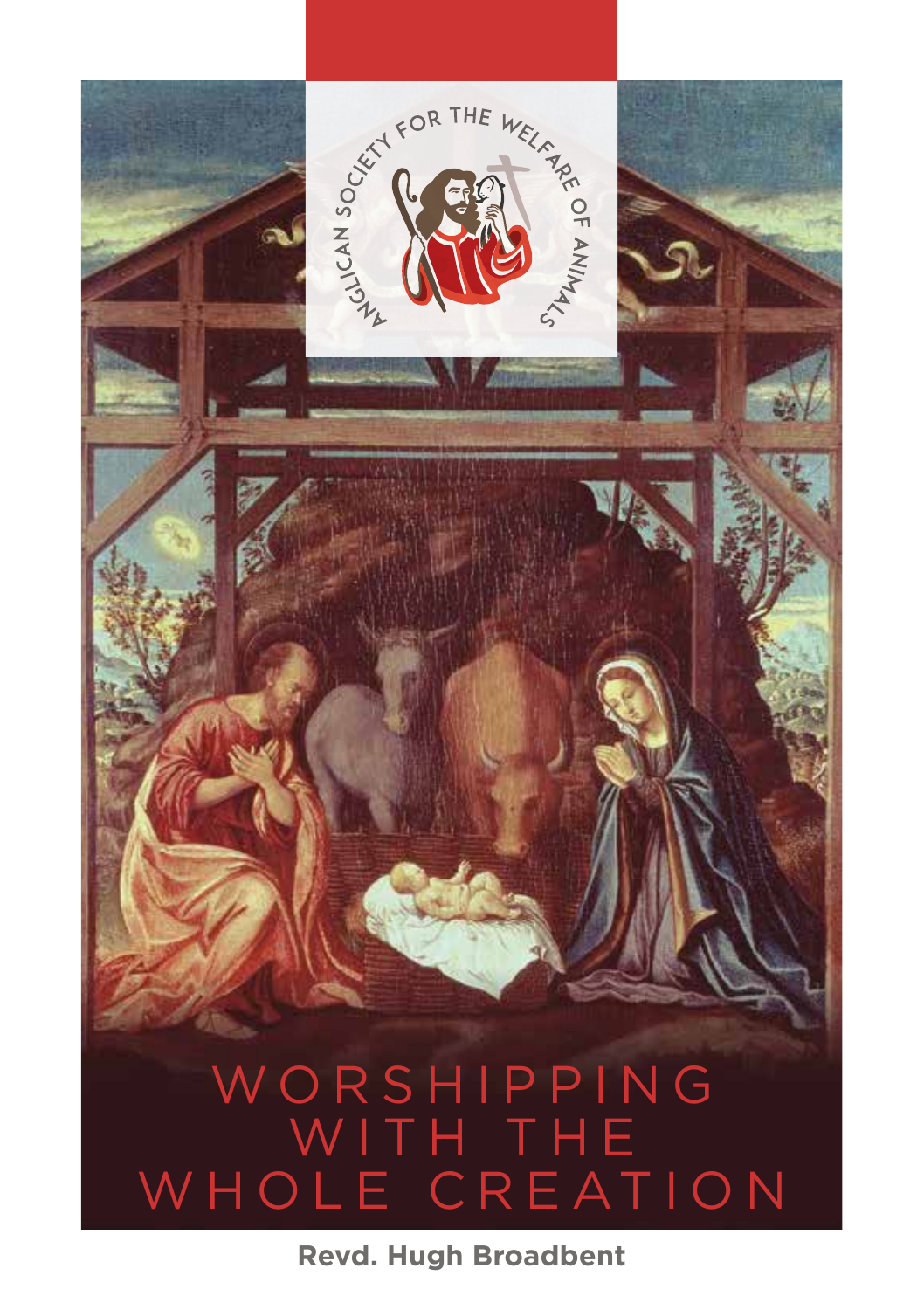# "Holy, holy, holy is the Lord God Almighty, who was, and is, and is to come".

(Revelation 4:8)

#### 'THE VOICE OF PRAYER IS NEVER SILENT…':

Some years ago, when my family and I were staying on the beautiful Greek island of Cephalonia, we attended a service at the church in the village where we were staying. It was a fascinating experience. We had never participated in a Greek Orthodox act of Christian worship before. One of its most striking features was that it had no clear beginning and no official end either. People came and went as they pleased, drifting in and out of the church, lighting candles, kissing icons, chanting, listening to the priest or praying quietly.

Most Christians in this country are accustomed to a congregation arriving for the start of a service and departing when it is over, but the expectations of Orthodox Christians are clearly quite different. For them worship is continuous. It is happening the whole time, so the importance of a beginning or an end to their services is considerably diminished. Their aim is, not to participate in a finite event, but to dip themselves momentarily into a boundless ocean of prayer and praise.

J. Ellerton's famous evening hymn, 'The day thou gavest…', echoes their outlook: -

> "As o'er each continent and island The dawn leads on another day, The voice of prayer is never silent, Nor dies the strain of praise away.

So be it, Lord, thy throne shall never Like earth's proud empires pass away. Thy kingdom stands and grows for ever 'Til all thy creatures own thy sway".

As we explore the relationship between Creation and Worship, the importance of this notion of universal, unending prayer and praise will become increasingly apparent. Worship will hopefully be seen, not just as the continuous activity of humans and angels, but as something in which the whole natural order is ceaselessly engaged.



*The beautiful blue window at Gloucester Cathedral by Tom Denny. The Window depicts the apostle Thomas and the song of creation based on Psalm 148.*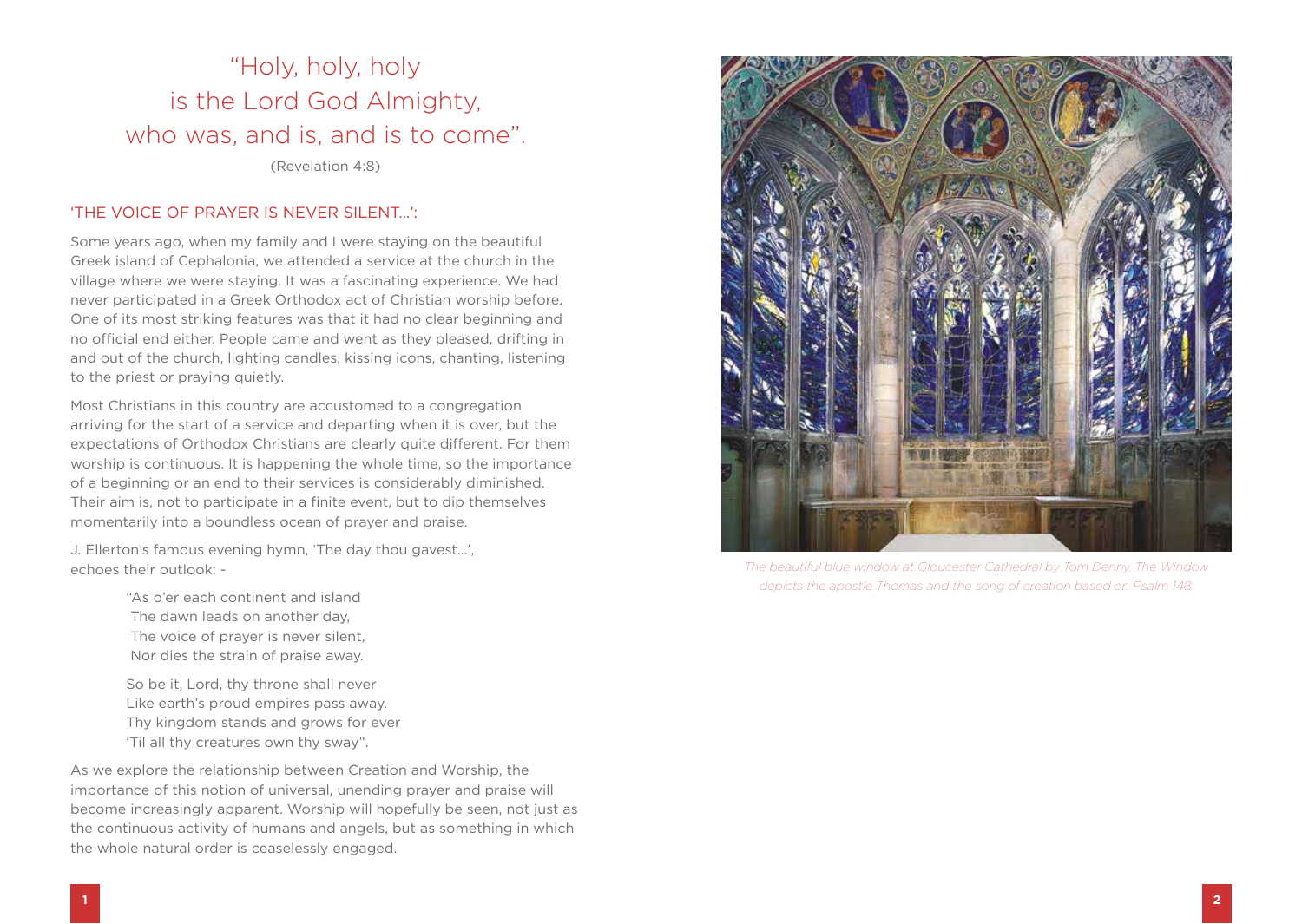#### 'THE HEAVENS DECLARE THE GLORY OF GOD…':

The Old Testament contains two main Hebrew words for worship. The first, 'hishahawáh', literally means 'bowing down'. It is used to emphasise our respect for God and our humility in the face of his greatness:

> "Come, let us bow down in worship, let us kneel before the Lord our Maker". (Psalm 95:6)

The deepest of all mysteries is the mystery of existence. We may know how things happen and what, within the natural order, makes them happen. But the question we cannot answer is 'Why is there anything at all?' Nothing has to exist. We can only conclude that there must be a 'Source of Being and Life' as Common Worship calls it, which is quite different from anything we know and which we cannot scientifically observe.

This 'Source of Being' is part of what we mean by 'God'. Everything that exists, from pebbles to people, is a 'creature'. All owe their existence to God, and so simply by existing they witness to his unique and wonderful reality. As he reflects upon the amazing world of Nature, the author of the Book of Job expresses his awe and wonder at the mystery of life:

"Do you know the laws of the heavens? … Who has the wisdom to count the clouds? … Who provides food for the raven when its young cry out to God? … Who let the wild donkey go free? … Will the wild ox consent to serve you? … do you give the horse its strength or clothe its neck with a flowing mane? … Does the hawk take flight by your wisdom? … Does the eagle soar at your command?" (From chapters 38-42)

Christians who contemplate the world of Nature frequently find themselves struck by a sense of the holy (See Rudolf Otto's classic study of the 'sense of the numinous' in The Idea of the Holy). Their hearts are drawn to a deeper reverence for the God-given life around them and their souls are moved to worship.

#### 'PRAISE THE LORD, ALL HIS WORKS …':

Nature can undoubtedly stimulate worship, but what is not so readily acknowledged is the biblical idea that it can, at varying levels, also participate in worship.

We tend to think of worship as a conscious activity in which people deliberately acknowledge the greatness and glory of God. Since the stars, planets, rocks and plants are not conscious beings, we naturally conclude that they are incapable of engaging in something of this kind.

However, there is a second biblical word for 'worship', 'abodáh', which paves the way to a different understanding of what it might mean to 'worship'. This word signifies 'service'. It focuses primarily upon our actions and the continuity between our religious expressions of devotion and the way we behave in our daily lives. The idea behind 'abodáh' is that our whole life should be an offering to God – heart, mind and body. St. Paul challenges his readers in the letter to the Romans, for example:

"I urge you, … in view of God's mercy, to offer your bodies as living sacrifices, holy and pleasing to God – this is your spiritual act of worship". (Romans 12:1)

The prophet Isaiah criticises temple worshippers for failing to do this, for offering prayers and sacrifices which are at odds with their behaviour in the community:

> "Stop bringing meaningless offerings! Your incense is detestable to me… I cannot bear your evil assemblies… Stop doing wrong, learn to do right! Seek justice, encourage the oppressed." (Isaiah 1:13,16-17.c.f. Micah 6: 6-8)

Of course the kind of 'worship' that St. Paul and Isaiah envisaged, when they spoke about someone's whole life being 'an act of worship', could not have been such that the worshipper thought of God every minute of every day. That would have been impractical. When someone is busy carrying out chores or going about his daily business, he obviously has to concentrate on the matter at hand. At such times his worship becomes, of necessity, unconscious.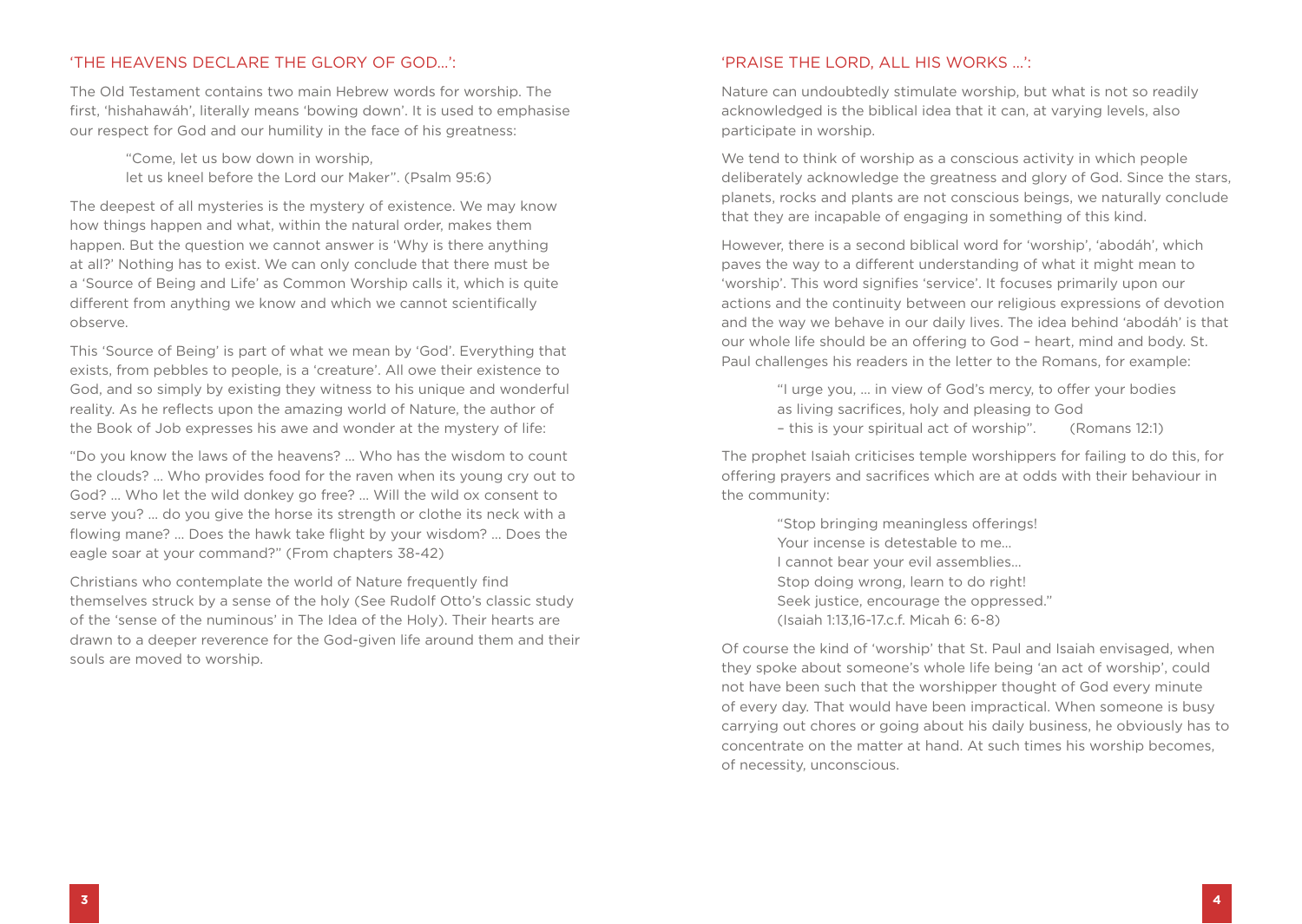

*'Praise the Lord from the earth, you great sea creatures and all ocean depths' – Psalm 148:7*

The word, 'abodáh', shifts the emphasis away from a person's awareness of God and onto his practical behaviour, and this paves the way to a broader understanding of worship. It points towards the notion that whatever exists and behaves in harmony with God's Will, proclaims, consciously or unconsciously, the 'worth-ship' of its Creator. Such a notion, of course, is firmly rooted in the Bible. The psalms, for example, speak in a number of places of Nature (unconsciously) praising God:

> Praise the Lord, all his works everywhere in his dominion". (Psalm 103:22)

The writer of Psalm 148 calls upon the whole of Creation, both earthly and heavenly, to worship the Lord: -

> Praise the Lord from the heavens, … praise him, all his angels, praise him, all his heavenly hosts. Praise him, sun and moon, praise him, all you shining stars. Praise him, you highest heavens, … praise the Lord from the earth, you great sea creatures and all ocean depths, lightning and hail, snow and clouds, stormy winds that do his bidding, you mountains and all hills, fruit trees and all cedars, wild animals and all cattle, small creatures and flying birds, kings of the earth and all nations, you princes and all rulers on earth, young men and maidens, old men and children. Let them praise the name of the Lord".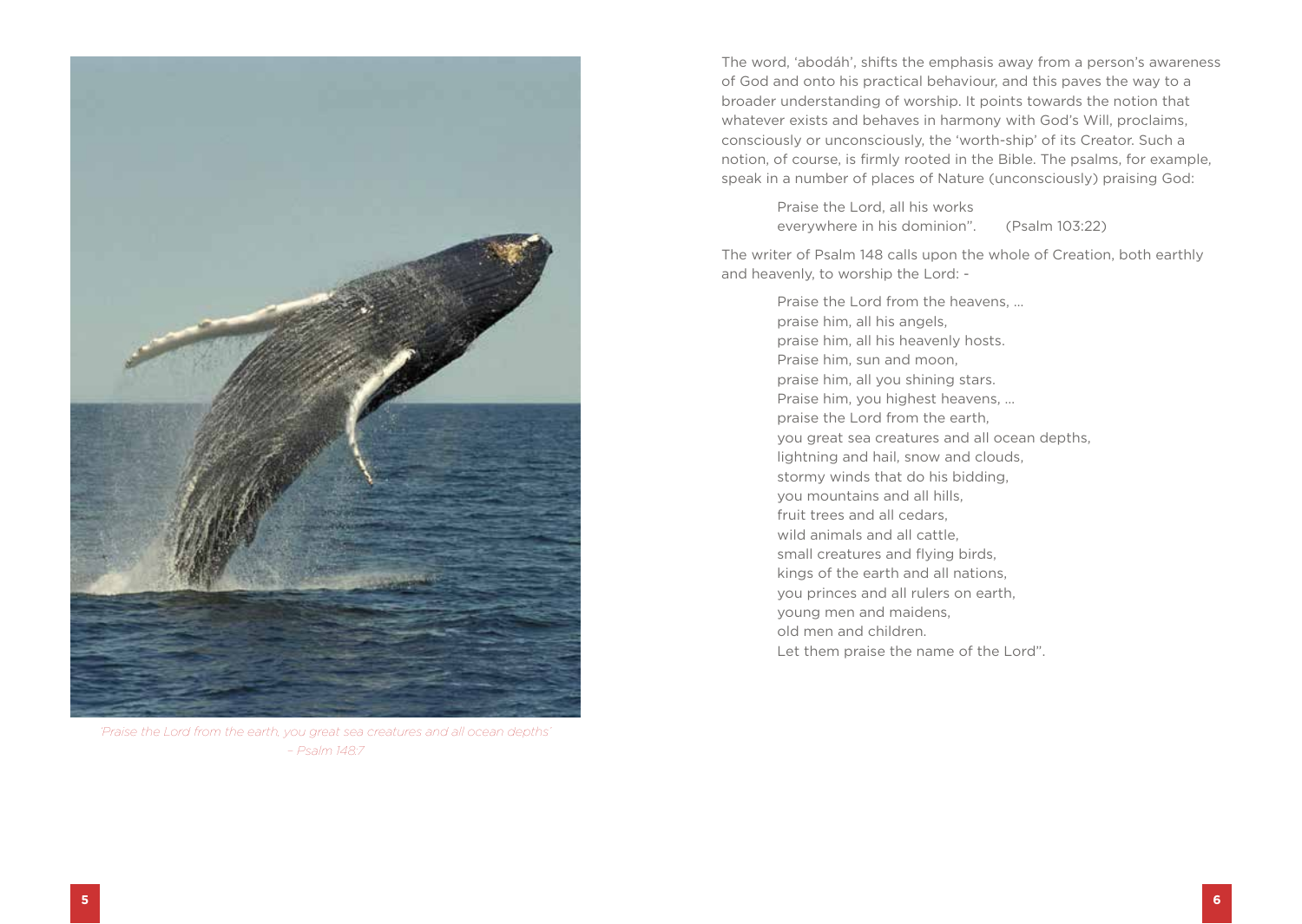Psalm 19 views the entire universe as proclaiming God's greatness: -

"The heavens declare the glory of God; the skies proclaim the work of his hands. Day after day they pour forth speech; night after night they proclaim knowledge. There is no speech or language where their voice is not heard. Their voice goes out into all the earth. their words to the ends of the world". (Psalm 19:1-4)

This idea of worship being expressed universally within Nature is taken up in chapters 4 and 5 of the Book of Revelation. Here St. John describes a vision of heaven full of strange, dreamlike symbolism. Around God's throne there are 24 elders, dressed in white and wearing crowns. These may refer to the twenty-four star-gods of the Babylonian pantheon or the twenty-four divisions of Levitical priests (1 Chronicles 24:7-18), but more probably they represent the 12 patriarchs of ancient Israel and the 12 apostles of the Church. The old and the new 'People of God' are all together worshipping in God's presence. It is what one would expect. But what is more surprising is the fact that 'four living creatures' are described by John as being 'in the centre around the throne': -

"In the centre, around the throne, were four living creatures, and they were covered in eyes, in front and behind. The first living creature was like a lion, the second was like an ox, the third had a face like a man, the fourth was like a flying eagle. Each of the four living creatures had six wings and was covered with eyes all around, even under his wings. Day and night they never stopped saying:

> 'Holy, holy, holy is the Lord God Almighty, who was, and is, and is to come'." (Revelation 4:6b-8)

Whatever commentators may say about the historical background to this vision, all are generally agreed that the worship of these creatures signifies here the universal praise of God's Creation. The 'lion' is supreme among the wild beasts; the 'ox' is the most important of the domestic animals; the 'man' represents the human race; and the 'eagle' is the noblest of the birds. John conveys the vast number of animals and birds through the eyes, which cover the 'living creatures'. All of them are continuously praising their Creator. 'They never stop saying: holy, holy, holy…'



*'Praise the Lord from the heavens; Praise him in the heights above…' Psalm 148:1*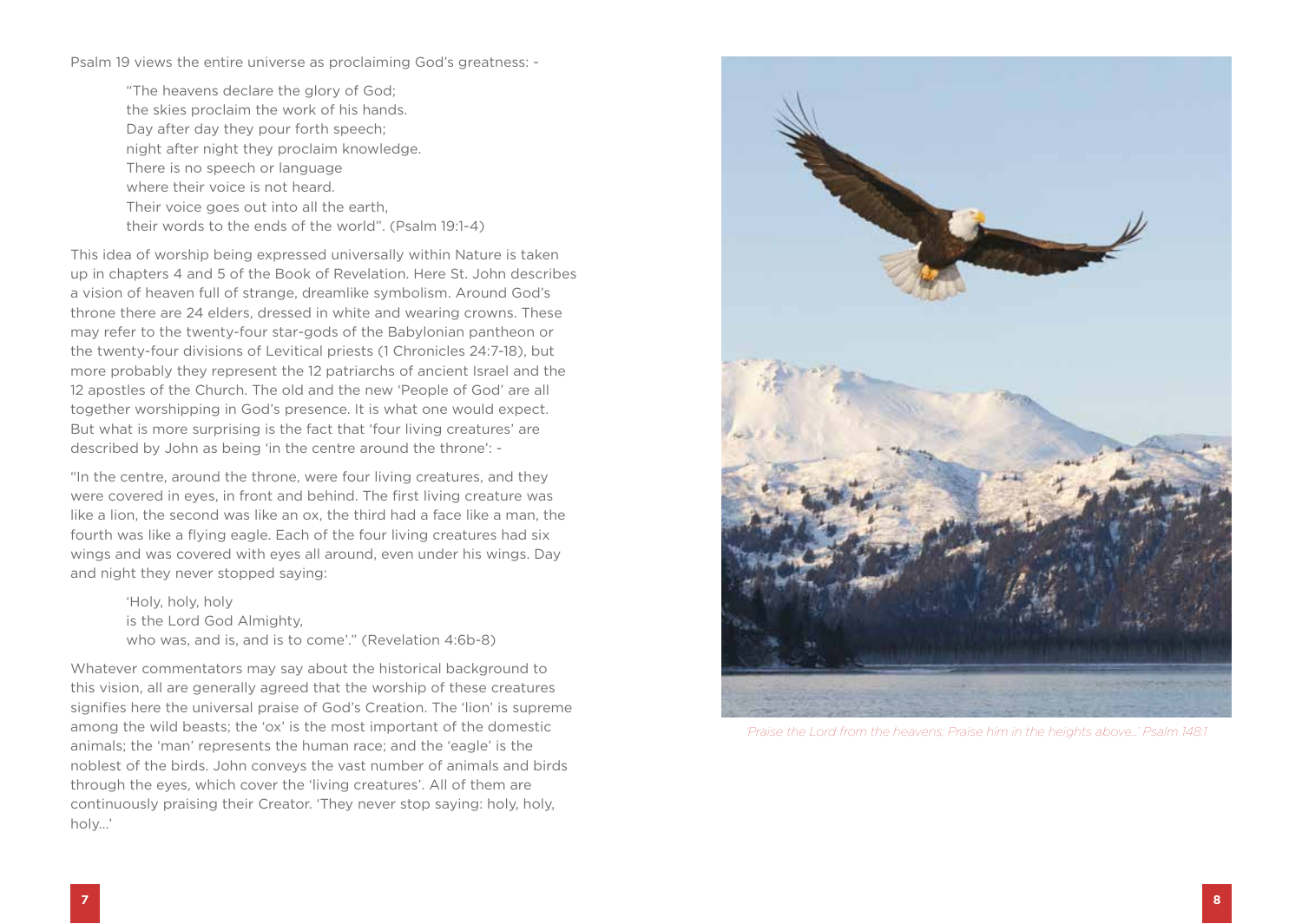#### 'WORTHY IS THE LAMB …':

Nature is portrayed here as revelling in its God-given existence and expressing the glory of the Creator in doing so. The complete vision in the Book of Revelation, however, takes us further. We are not what we are meant to be. We are in need of 'redemption', rescue from our false selves; and, as we are beginning to realise, our environment and all living organisms desperately need us to be rescued – redeemed in this way. That we should live by our Lord's gospel of love is their only hope, at least in this life, as well as ours.

In chapter 5 the 'living creatures' not only worship God as their Creator; they also praise him as their Redeemer. God's coming to save 'the human race', through the sacrificial life and death of the 'Lamb', is a cause for rejoicing amongst all living things: -

> "And when …(the Lamb) had taken … (the scroll), the four living creatures and the twenty-four elders fell down before the lamb … And they sang a new song:

'You are worthy to take the scroll and to open its seals, because you were slain, and with your blood you purchased men for God…'".

(Revelation 5:8-9)

The living creatures rejoice in the Lamb, because they share in the salvation which he has brought. He has not simply come to redeem human souls and human communities. He has come, as the letter to the Colossians reminds us:

> "to reconcile … all things, whether things on earth or things in heaven, by making peace through his blood shed on the cross". (Colossians 1:20)

Andrew Linzey, in his book, After Noah (Ch.4), draws the attention of his readers to the familiar nativity scene on our Christmas cards, the baby Jesus lying in a manger with the adoring ox and ass looking on. No animals are mentioned in the New Testament accounts as being present at Jesus' birth and the image probably derives from an eighth or ninth century work, the Gospel of pseudo-Matthew. However, the oral tradition upon which it draws could be much older, and whatever its historical basis, it shows what the early Christians expected. This is the important point: -

"There was an ass and an ox at Christ's birth", writes Linzey, " because Scripture led them to think they would, or should, be there: that Christ's birth fulfilled the expectation that Scripture appeared to endorse".

Cosmic redemption is a notion which we, in our anthropocentric, atomistic culture, can find hard to grasp. But it is deeply rooted within the traditions of the Bible and the Early Church. In the Old Testament, for example, Israel's cultic celebration of the kingship of Yahweh and his righteous rule is associated with the whole of Creation giving thanks for God's saving work: -

> Let the heavens rejoice, let the earth be glad; let the sea resound, and all that is in it;

let the fields be jubilant, and everything in them. Then all the trees of the forest will sing for joy; they will sing before the Lord, for he comes, he comes to judge the earth". (Psalm 96:11ff)

"Let the rivers clap their hands, let the mountains sing together for joy; let them sing before the Lord, for he comes to judge the earth. He will judge the world in righteousness and the people with equity". (Psalm 98:8-9; c.f. Psalm 65:13 )

The 'four living creatures' pictured in the Book of Revelation sing a song of redemption. John calls it a 'new song' and he does so for a reason. There are two words for 'new' in the original Greek. The first, 'neos', signifies something, which is new at a certain point in time. If you asked, for example, for a new packet of Cornflakes, you would use, in the normal course of events, the word 'neos'. The packet would simply be one more in a long line of identical products, 'another' packet. But if you requested a packet of 'new improved Cornflakes', you would seek something qualitatively new – different to what had gone before – and here the word 'kainos' would be appropriate. When the psalmists praised God with a 'new' song, they did so in the sense of 'kainos'. God had saved or helped his People and they were rejoicing in the new quality of life he had brought to them: -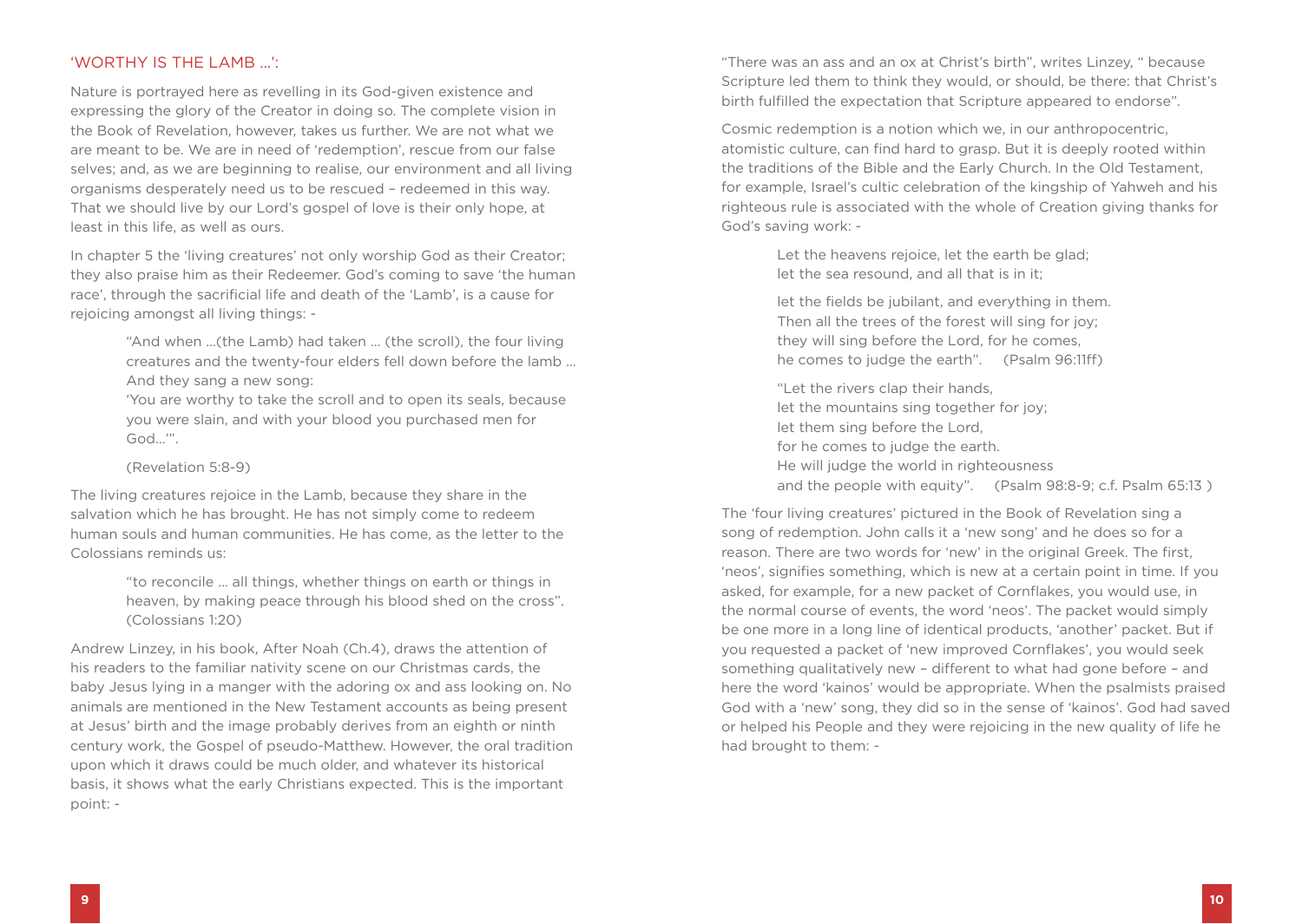"Sing to the Lord a new song; sing to the Lord all the earth". (Psalm 96:1. C.f. Psalm 98:1)

The song of the living creatures in the Book of Revelation is 'new', because God is inaugurating a new quality of existence. Everything will be affected (c.f. Romans 8:18ff). John describes the end result as a 'new' heaven and a 'new' earth (Revelation 21:1). Men and women, who have been 'purchased … for God' through the death of the Lamb, will enter into, and participate in, the just and loving rule of God. They will be made to be, says John:

> "…a kingdom and priests to serve our God, and they will reign on the earth". (Revelation 5:10)

The whole of Creation rejoices at this prospect, because it means an end to their exploitation by a tyrannical, fallen humanity, and the start of a divine rule, characterised by 'the Lamb', the sacrificial, self-giving Servant-King.

#### CONCLUSIONS:

Christians are called to work and pray for God's coming Kingdom. As they do so, the ceaseless, universal worship of Creation is important to them for at least three reasons: -

- Creatures and plants express in different ways their Creator's beauty, power and goodness. Watching them, learning about them, and communing with them after the pattern of St. Francis (cf his famous Canticle of the Sun) can act as a springboard to prayer and worship. They can lift our hearts and minds to the One who brought them into being.
- Awareness of the unending, universal worship of Creation can broaden our vision of God's purposes and open us up to the possibility of a cosmic redemption, in which the whole Creation is brought into harmony with the Will and Purpose of God.
- At a practical level it helps us to recognise the interconnectedness between our inner prayer life, our outward behaviour, and the wider community and environment in which we live. Everything must be brought into unity with God's Will, and as human beings made in the image of God we have a key role to play in enabling this to happen. Worship is not an isolated, individualistic activity. It is part of a much wider movement incorporating the entire universe. As we pray and worship in the power of the Spirit, we join in the Spirit's 'groaning' activity throughout the cosmos (Romans 8: 22ff) and are caught up into the prayer and worship of Creation: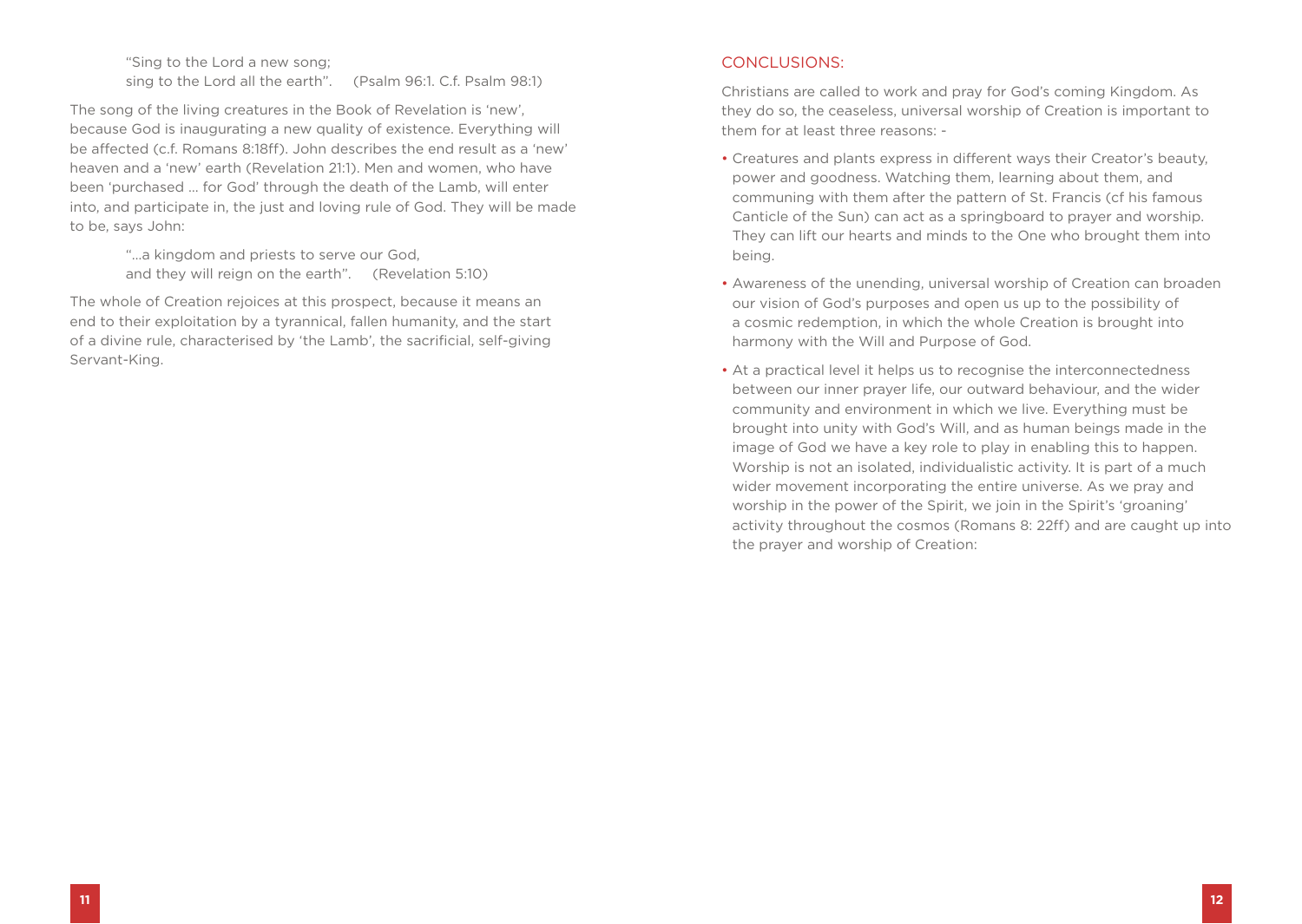'All things cry out to you those which speak, and those which cannot speak, all things honour you those which think, and those which cannot think. For there is one longing, one groaning, that all things have for you …

All things pray to you that comprehend your plan and offer you a silent hymn. In you, the One, all things abide, and all things endlessly run to you who are the end of all.

 (St. Gregory Nazianzen, 'Hymn to God', quoted from 'Compassion for Animals', ed. By Andrew Linzey and Tom Regan, SPCK 1988)

The Revd Hugh Broadbent is Rector of All Saints Snodland with Christ Church Lower Birling in Kent

## The Anglican Society for the Welfare of Animals

President The Rt Revd Dominic Walker OGS

> Vice President Revd Dr Martin Henig

Chair The Revd Dr Helen Hall

Treasurer: Jenny White PO BOX 7193 Hook, Hampshire RG27 8GT Tel: +44 (0)1252 843093 • E-mail: AngSocWelAnimals@aol.com

#### **Correspondence**

Mrs Samantha Chandler Secretary: PO BOX 7193 Hook, Hampshire RG27 8GT Tel: +44 (0)1252 843093 • E-mail: AngSocWelAnimals@aol.com

#### Editor of Animalwatch

Revd Jennifer Brown PO BOX 7193 Hook, Hampshire RG27 8GT Tel: +44 (0)1252 843093 • E-mail: Animalwatch@jenbrown.org.uk

Theological Consultant

 The Revd Hugh Broadbent The Rectory, 11 St Katherine's Lane, Snodland, Kent ME6 5EH

Membership Secretary Mr Keith Plumridge 23 Barton Court, Barton Road, Tewkesbury, Gloucestershire GL20 5RL

Australian Representative

Mrs Olga Parkes 106 Grandview Road, New Lambton Heights, Newcastle NSW 2305 Australia E-mail: ocp@idl.com.au

Registered Charity No. 1087270